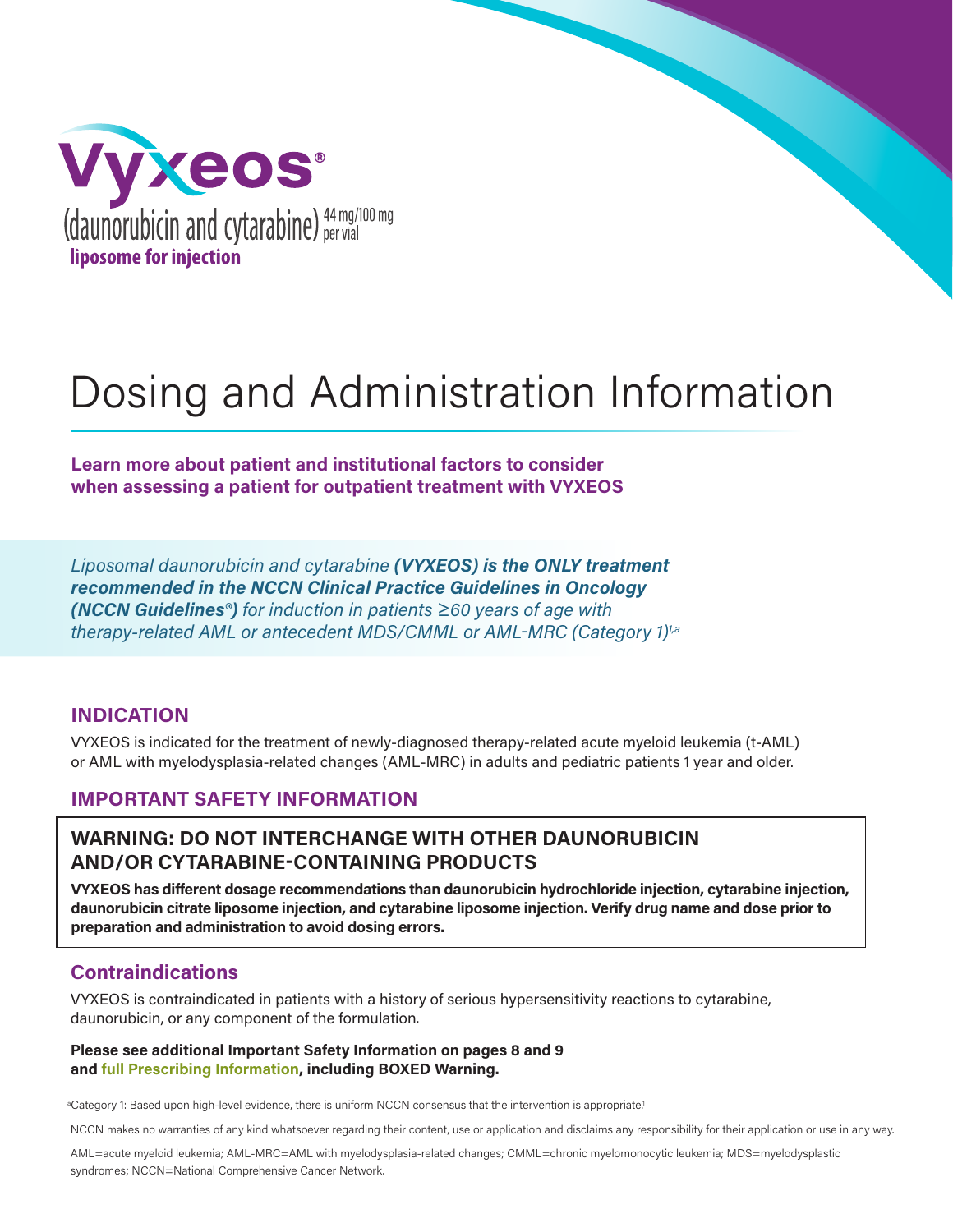# VYXEOS administration allows sAML patients time off therapy<sup>2</sup>



### **Dosing considerations2**

- Prior to initiating each cycle, calculate the prior cumulative anthracycline exposure for the patient
- Assess cardiac function, complete blood counts, and liver and renal function before each consolidation cycle
- Do not start consolidation until the absolute neutrophil count (ANC) recovers to greater than 0.5 Gi/L and the platelet count recovers to greater than 50 Gi/L in the absence of unacceptable toxicity

#### **IMPORTANT SAFETY INFORMATION**

#### **Hemorrhage**

Serious or fatal hemorrhage events, including fatal CNS hemorrhages, associated with prolonged thrombocytopenia, have occurred with VYXEOS. The overall incidence (grade 1-5) of hemorrhagic events was 74% in the VYXEOS arm and 56% in the control arm. The most frequently reported hemorrhagic event was epistaxis (36% in VYXEOS arm and 18% in control arm). Grade 3 or greater events occurred in 12% of VYXEOS-treated patients and in 8% of patients in the control arm. Fatal treatment-emergent CNS hemorrhage not in the setting of progressive disease occurred in 2% of patients in the VYXEOS arm and in 0.7% of patients in the control arm. Monitor blood counts regularly and administer platelet transfusion support as required.

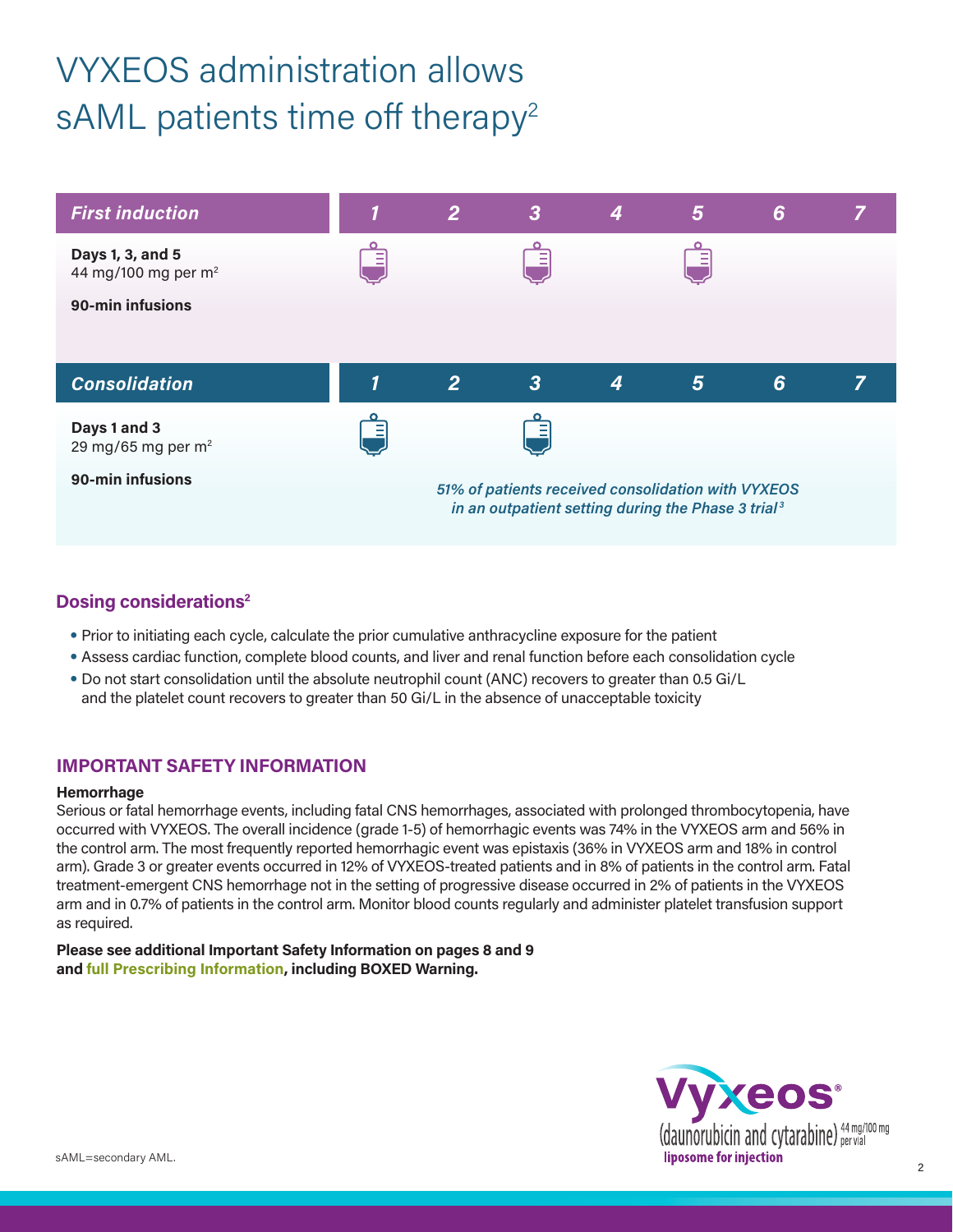# VYXEOS dosing and administration schedule<sup>2,a,b</sup>

#### **First induction**

Daunorubicin 44 mg/m<sup>2</sup> and cytarabine 100 mg/m2 liposome on Days 1, 3, and 5

#### **First consolidation**

Daunorubicin 29 mg/m<sup>2</sup> and cytarabine 65 mg/m2 liposome on Days 1 and 3

• 5 to 8 weeks after the start of last induction

#### **Second induction** (if needed)

Daunorubicin 44 mg/m<sup>2</sup> and cytarabine 100 mg/m2 liposome on Days 1 and 3

• In patients not achieving a response, start 2 to 5 weeks after first induction

#### **Second consolidation** (if needed)

Daunorubicin 29 mg/m<sup>2</sup> and cytarabine 65 mg/m2 liposome on Days 1 and 3

• 5 to 8 weeks after the start of first consolidation in patients who do not show disease progression or unacceptable toxicity

b All infusions administered intravenously. <sup>a</sup>Patients may receive up to 2 cycles of induction and up to 2 cycles of consolidation.

## *The dosing schedule for VYXEOS allows for flexibility in administration setting2,3*

**Fixed induction and consolidation dosing regimen throughout course of therapy**

**Allows for a treatment-free interval**

**Administration schedule allows for outpatient administration for appropriate patients**

**Treatment monitoring: on-site infusion with VYXEOS allows healthcare professionals to confirm their patients are receiving treatment**

- In the Phase 3 trial,<sup>c</sup> site of induction and consolidation administration—inpatient vs outpatient—was not defined. The decision was left to the discretion of the investigators according to the standard practices of their institution<sup>3</sup>
	- Almost all patients in the Phase 3 trial received induction in an inpatient setting4
- Outpatient administration may decrease the number of days a patient needs to be hospitalized for treatment<sup>4</sup>

c Phase 3 study design (N=309): randomized, multicenter, open-label, active-controlled trial of VYXEOS vs 7+3 (cytarabine and daunorubicin) in adults 60 to 75 years of age with newly-diagnosed t-AML or AML-MRC.<sup>2</sup>

#### **IMPORTANT SAFETY INFORMATION**

#### **Cardiotoxicity**

VYXEOS® (daunorubicin and cytarabine) liposome for injection 44 mg/100 mg contains daunorubicin, which has a known risk of cardiotoxicity. This risk may be increased in patients with prior anthracycline therapy, preexisting cardiac disease, previous radiotherapy to the mediastinum, or concomitant use of cardiotoxic drugs. Assess cardiac function prior to VYXEOS treatment and repeat prior to consolidation and as clinically required. Discontinue VYXEOS in patients with impaired cardiac function unless the benefit of initiating or continuing treatment outweighs the risk. VYXEOS is not recommended in patients with cardiac function that is less than normal.

Total cumulative doses of non-liposomal daunorubicin greater than 550 mg/m $^{\rm{2}}$  have been associated with an increased incidence of drug-induced congestive heart failure. The tolerable limit appears lower (400 mg/m²) in patients who received radiation therapy to the mediastinum. Calculate the lifetime cumulative anthracycline exposure prior to each cycle of VYXEOS. VYXEOS is not recommended in patients whose lifetime anthracycline exposure has reached the maximum cumulative limit.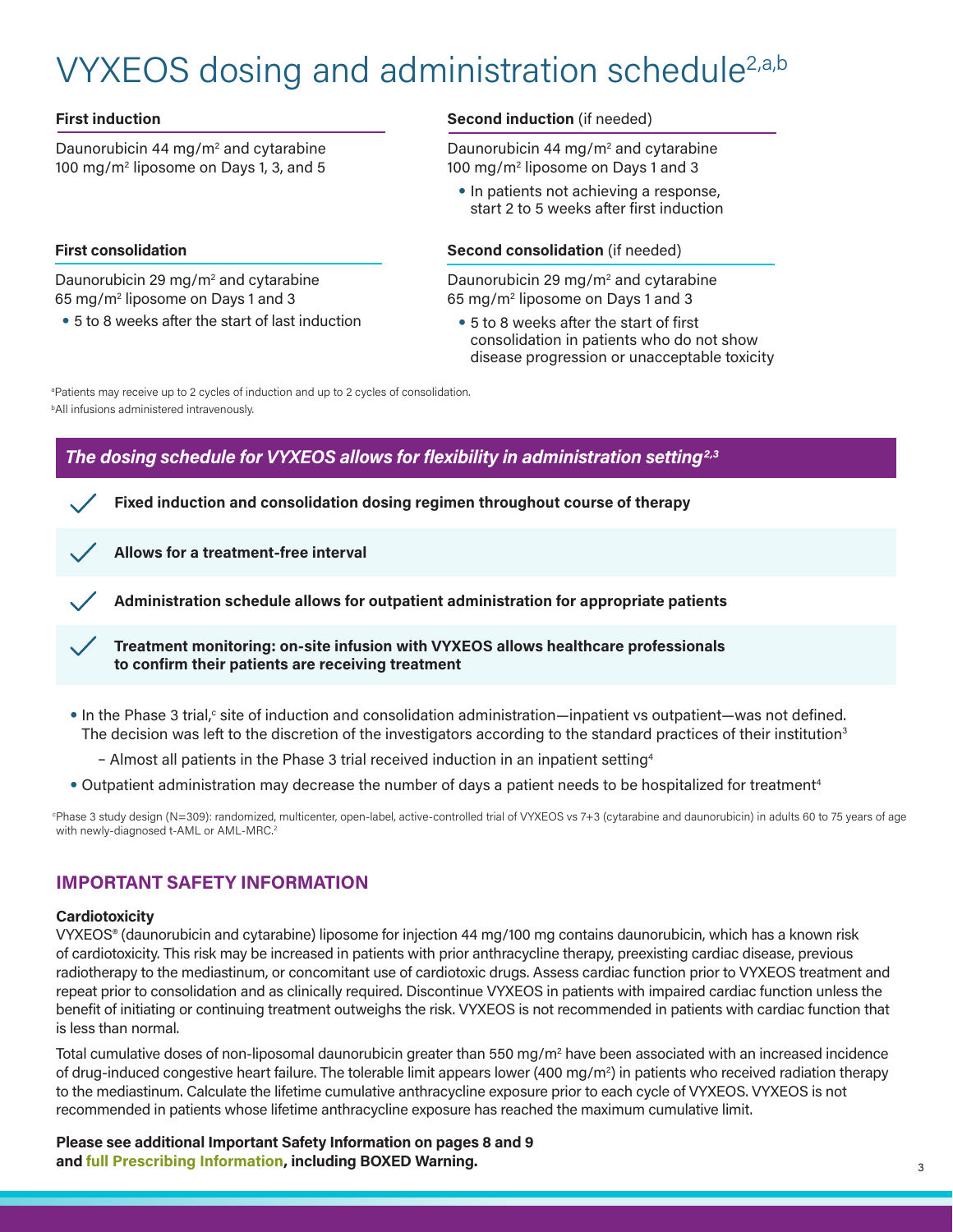## **PATIENT FACTORS**

## to consider for outpatient administration with VYXEOS

## **Deemed stable by medical team5-7**

ECOG performance status 0-1 and no significant comorbidities such as kidney or pulmonary diseases or active uncontrolled infections

#### **Capable of self-care activities<sup>5,7</sup>**

Ability to consistently attend all scheduled visits and participate in self-care activities such as taking temperature

### **In close proximity to their infusion center5,7**

Ability to consistently attend all scheduled visits for treatment and monitoring

#### **IMPORTANT SAFETY INFORMATION**

#### **Hypersensitivity Reactions**

**2**

**1**

**3**

Serious or fatal hypersensitivity reactions, including anaphylactic reactions, have been reported with daunorubicin and cytarabine. Monitor patients for hypersensitivity reactions. If a mild or moderate hypersensitivity reaction occurs, interrupt or slow the rate of infusion with VYXEOS and manage symptoms. If a severe or life-threatening hypersensitivity reaction occurs, discontinue VYXEOS permanently, treat the symptoms, and monitor until symptoms resolve.

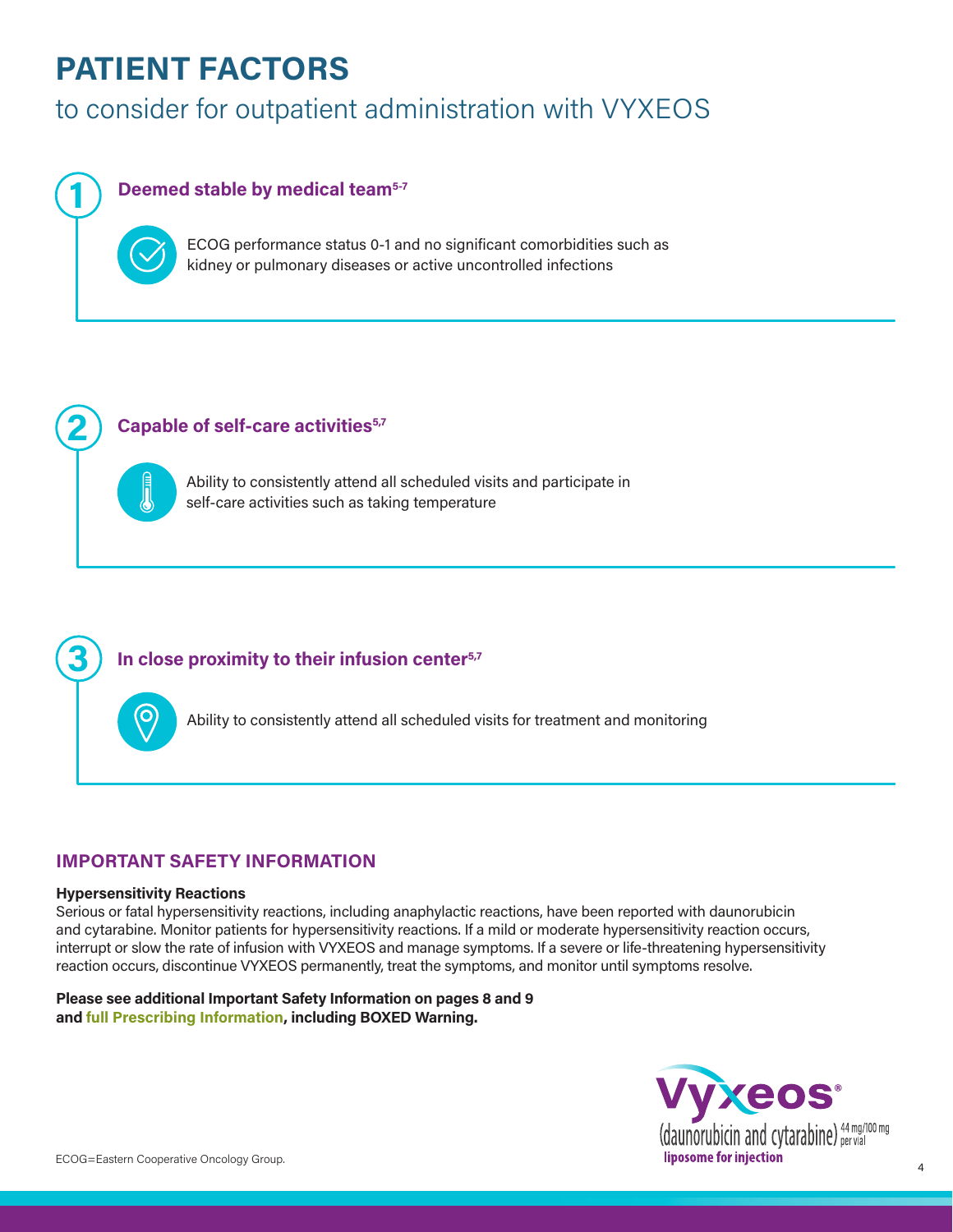## **INSTITUTIONAL FACTORS**

## to consider for outpatient administration with VYXEOS<sup>a</sup>

## **Timely access to supportive care that may include5,7:**



**1**

**2**

**3**

Blood and platelet transfusion support



Prophylactic antimicrobial implementation

## **A multidisciplinary team that can5,7:**



Coordinate and manage expectations for outpatient care with the patient



Assess and evaluate lab results



Monitor symptoms, side effects, and/or signs of toxicity



Unplanned admission due to urgent adverse events

 $^{\rm a}$ Almost all patients in the Phase 3 trial received induction in an inpatient setting. $^{\rm a}$ 

## **IMPORTANT SAFETY INFORMATION**

#### **Copper Overload**

VYXEOS contains copper. Consult with a hepatologist and nephrologist with expertise in managing acute copper toxicity in patients with Wilson's disease treated with VYXEOS. Monitor total serum copper, serum non-ceruloplasmin-bound copper, 24-hour urine copper levels, and serial neuropsychological examinations during VYXEOS treatment in patients with Wilson's disease or other copper-related metabolic disorders. Use only if the benefits outweigh the risks. Discontinue in patients with signs or symptoms of acute copper toxicity.

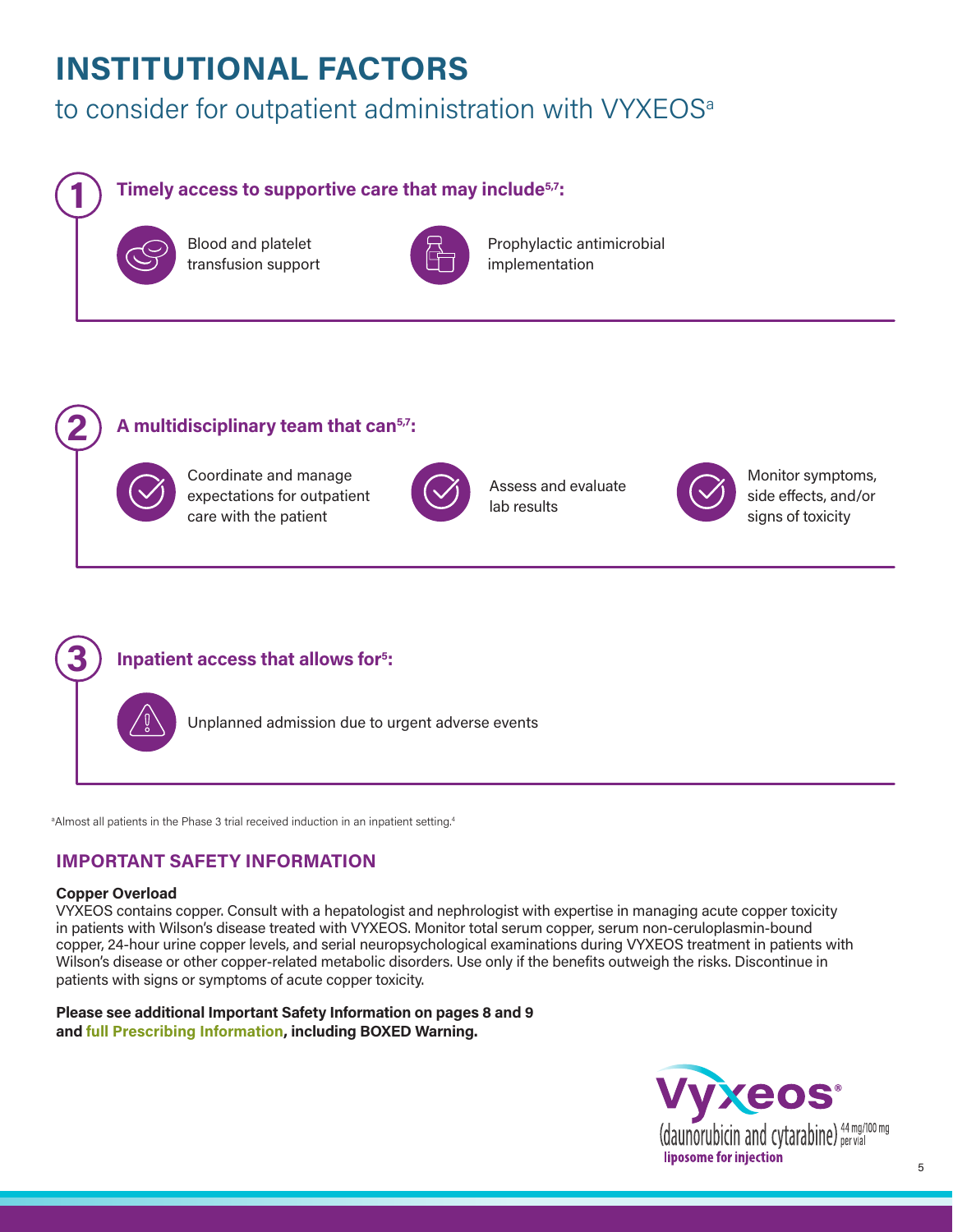# Institutions have evaluated administering VYXEOS in the outpatient setting

## **Two small, postapproval, single-institution studies assessed the feasibility of adult patients receiving VYXEOS induction in the inpatient/outpatient (IPOP) setting8,9,a**

Treatment in the IPOP setting enables appropriate patients to receive induction in an outpatient setting with inpatient admission scheduled or as needed for continued monitoring and subsequent treatment<sup>8,9</sup>



IPOP-eligible patients who received VYXEOS infusions in an outpatient setting were closely monitored8,9

- In a study by Kubal et al, patients were excluded for IPOP if they had increased risk for tumor lysis including white count >50K, increased creatinine/uric acid, active cardiopulmonary symptoms, ECOG >2, or lacked a caregiver or were unable to reside within 60 minutes of the treating facility<sup>8</sup>
	- Patients were evaluated each day with CMP and uric acid and phosphorus measures. Planned admission occurred on Day 6 for continued care8
- In another study, by Deutsch et al, patients were excluded if they had signs or symptoms of active infection or cardiopulmonary disease, were at risk for tumor lysis syndrome, had ECOG >2, or did not have an appropriate caregiver or transportation to the cancer center<sup>9</sup>
	- Patients were monitored at least every other day until count recovery and admitted for continued care if complications occurred<sup>9</sup>

#### **Study information**

In a small, single-center pilot study by Kubal et al, 22 patients received a full induction course of VYXEOS. Of these, 64% (n=14; median age 69) received induction in an IPOP setting, and 93% of those patients (n=13) were admitted for continued care on Day 6, as planned. One patient was admitted on Day 2 of induction.<sup>8</sup>

In a small, single-center pilot study by Deutsch et al, 12 patients received a full induction course of VYXEOS, with 58% (n=7; median age 72) receiving induction in an IPOP setting. Of these patients, 86% (n=6) were eventually admitted for continued care; all admissions were due to infection complications. One patient was admitted prior to completing the third induction dose.<sup>9</sup>

<sup>a</sup>Almost all patients in the Phase 3 trial received induction in an inpatient setting.<sup>4</sup>

#### **IMPORTANT SAFETY INFORMATION**

#### **Tissue Necrosis**

Daunorubicin has been associated with severe local tissue necrosis at the site of drug extravasation. Administer VYXEOS by the intravenous route only. Confirm patency of intravenous access before administration. Do not administer by intramuscular or subcutaneous route.

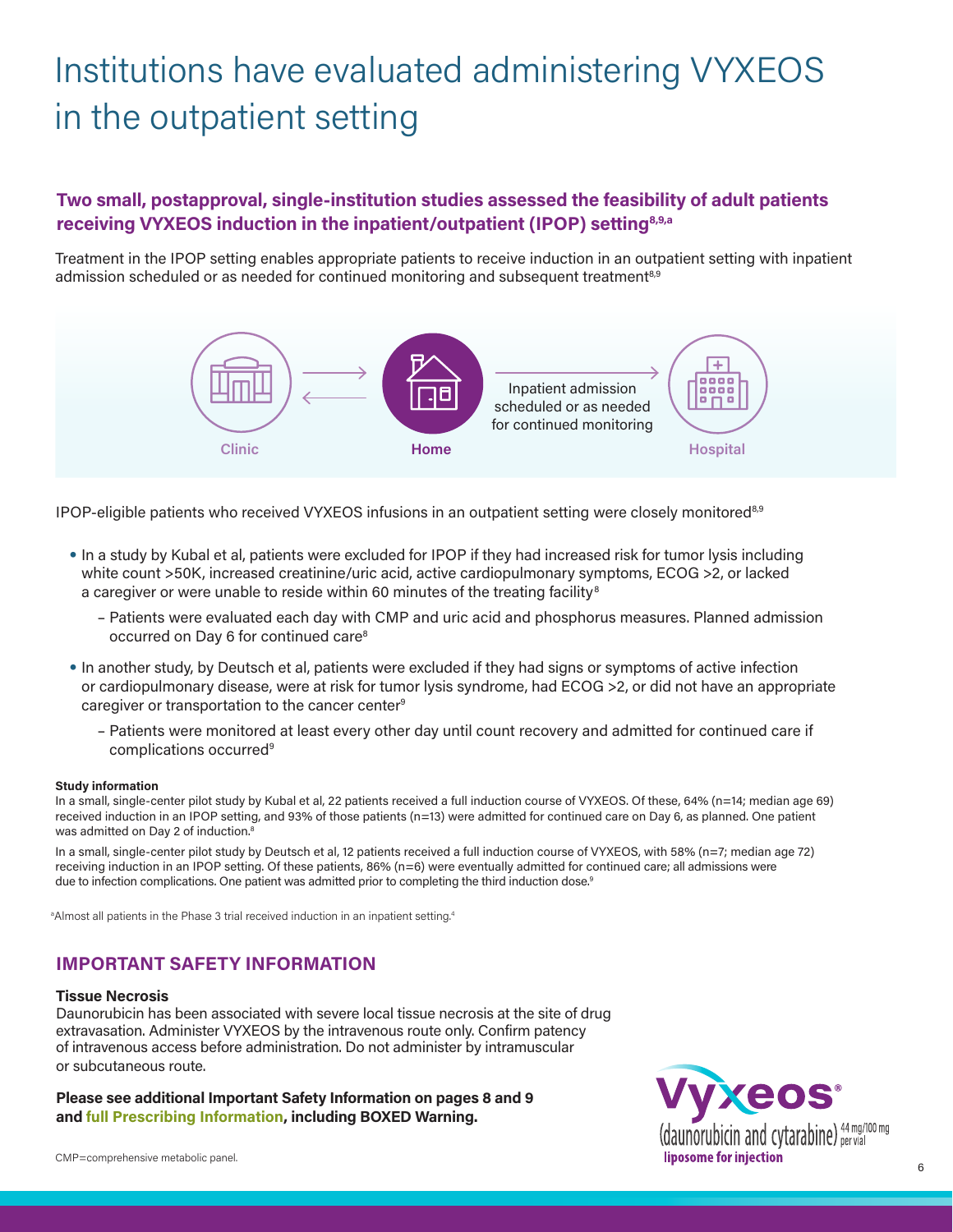# One institution's experience with VYXEOS administration in the outpatient setting

## **Real-world experience from another institution's implementation of VYXEOS administration in the outpatient setting7**

#### Patient factors for outpatient treatment<sup>7</sup>:

- No active, uncontrolled infections
- Ability to travel to
	- Infusion center during the first week of therapy for infusions and supportive care
	- Infusion center twice per week after initial induction for continued monitoring
	- A cancer center close to home to help with transfusion support if infusion center is too distant

#### Institutional factors to conduct outpatient treatment<sup>7</sup>:

- Access to advanced practice providers (APPs)
- Multidisciplinary team trained in transfusion support, symptom management, and transfer of patients to the inpatient setting

There is no planned day of admission; however, when treating patients with VYXEOS, it is not uncommon for a patient to experience fevers. When fever persists, inpatient admission allows further observation and intervention<sup>7</sup>



*Successful implementation of an outpatient approach requires that patients have quick, easy access to providers.7* **herefore the Sydney Strapproach Sydney Strapproach Sydney Straps (Separation Sydney Straps )** 

#### **IMPORTANT SAFETY INFORMATION**

#### **Embryo-Fetal Toxicity**

VYXEOS can cause embryo-fetal harm when administered to a pregnant woman. Patients should avoid becoming pregnant while taking VYXEOS. If VYXEOS is used during pregnancy or if the patient becomes pregnant while taking VYXEOS, apprise the patient of the potential risk to a fetus. Advise females and males of reproductive potential to use effective contraception during treatment and for 6 months following the last dose of VYXEOS.

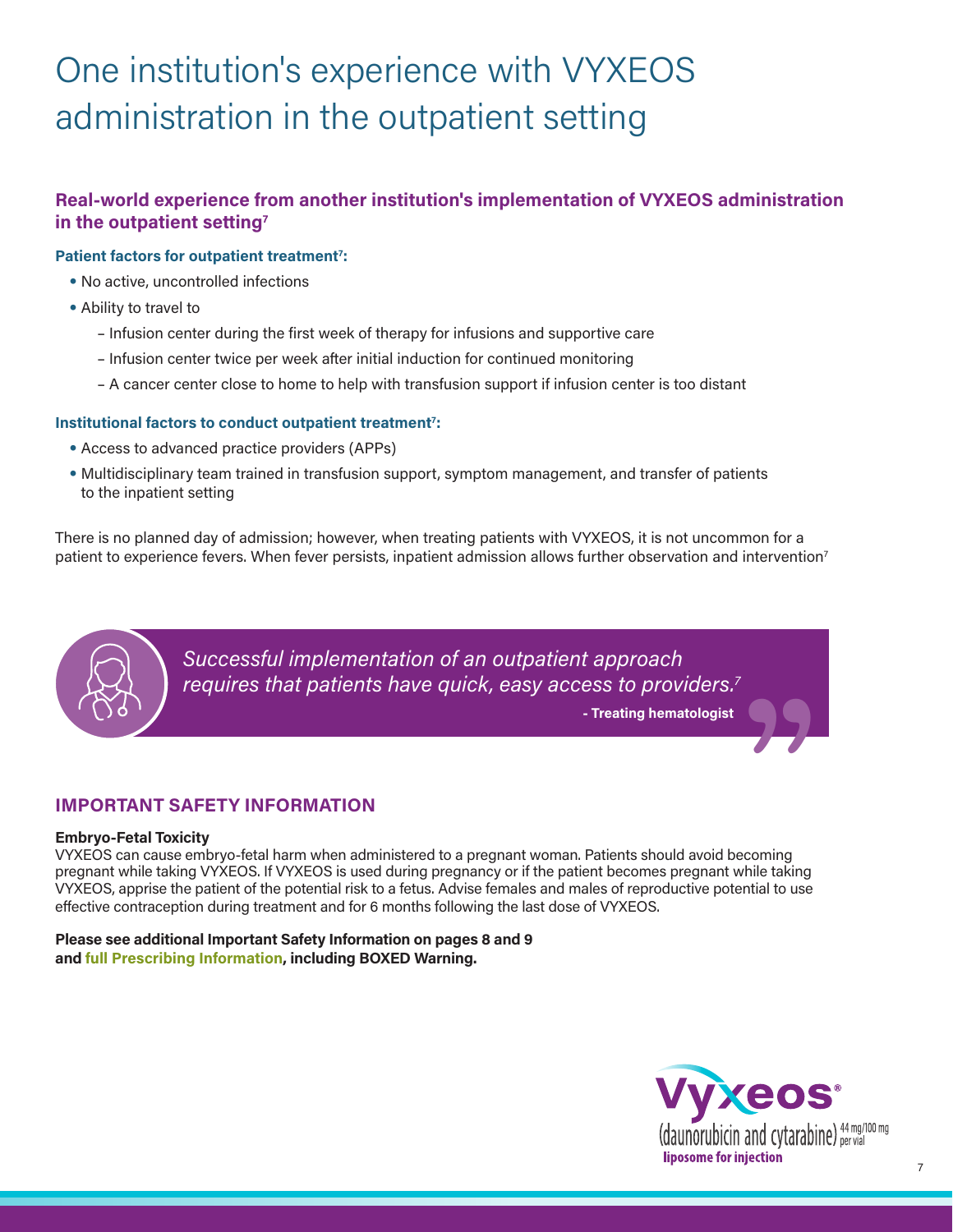# Important Safety Information

## **INDICATION**

VYXEOS is indicated for the treatment of newly-diagnosed therapy-related acute myeloid leukemia (t-AML) or AML with myelodysplasia-related changes (AML-MRC) in adults and pediatric patients 1 year and older.

## **IMPORTANT SAFETY INFORMATION**

## **WARNING: DO NOT INTERCHANGE WITH OTHER DAUNORUBICIN AND/OR CYTARABINE-CONTAINING PRODUCTS**

**VYXEOS has different dosage recommendations than daunorubicin hydrochloride injection, cytarabine injection, daunorubicin citrate liposome injection, and cytarabine liposome injection. Verify drug name and dose prior to preparation and administration to avoid dosing errors.**

## **Contraindications**

VYXEOS is contraindicated in patients with a history of serious hypersensitivity reactions to cytarabine, daunorubicin, or any component of the formulation.

## **Warnings and Precautions**

#### **Hemorrhage**

Serious or fatal hemorrhage events, including fatal CNS hemorrhages, associated with prolonged thrombocytopenia, have occurred with VYXEOS. The overall incidence (grade 1-5) of hemorrhagic events was 74% in the VYXEOS arm and 56% in the control arm. The most frequently reported hemorrhagic event was epistaxis (36% in VYXEOS arm and 18% in control arm). Grade 3 or greater events occurred in 12% of VYXEOS-treated patients and in 8% of patients in the control arm. Fatal treatment-emergent CNS hemorrhage not in the setting of progressive disease occurred in 2% of patients in the VYXEOS arm and in 0.7% of patients in the control arm. Monitor blood counts regularly and administer platelet transfusion support as required.

#### **Cardiotoxicity**

VYXEOS contains daunorubicin, which has a known risk of cardiotoxicity. This risk may be increased in patients with prior anthracycline therapy, preexisting cardiac disease, previous radiotherapy to the mediastinum, or concomitant use of cardiotoxic drugs. Assess cardiac function prior to VYXEOS treatment and repeat prior to consolidation and as clinically required. Discontinue VYXEOS in patients with impaired cardiac function unless the benefit of initiating or continuing treatment outweighs the risk. VYXEOS is not recommended in patients with cardiac function that is less than normal.

Total cumulative doses of non-liposomal daunorubicin greater than 550 mg/m² have been associated with an increased incidence of drug-induced congestive heart failure. The tolerable limit appears lower (400 mg/m2 ) in patients who received radiation therapy to the mediastinum. Calculate the lifetime cumulative anthracycline exposure prior to each cycle of VYXEOS. VYXEOS is not recommended in patients whose lifetime anthracycline exposure has reached the maximum cumulative limit.

#### **Hypersensitivity Reactions**

Serious or fatal hypersensitivity reactions, including anaphylactic reactions, have been reported with daunorubicin and cytarabine. Monitor patients for hypersensitivity reactions. If a mild or moderate hypersensitivity reaction occurs, interrupt or slow the rate of infusion with VYXEOS and manage symptoms. If a severe or life-threatening hypersensitivity reaction occurs, discontinue VYXEOS permanently, treat the symptoms, and monitor until symptoms resolve.

#### **Copper Overload**

VYXEOS contains copper. Consult with a hepatologist and nephrologist with expertise in managing acute copper toxicity in patients with Wilson's disease treated with VYXEOS. Monitor total serum copper, serum non-ceruloplasmin-bound copper, 24-hour urine copper levels, and serial neuropsychological examinations during VYXEOS treatment in patients with Wilson's disease or other copper-related metabolic disorders. Use only if the benefits outweigh the risks. Discontinue in patients with signs or symptoms of acute copper toxicity.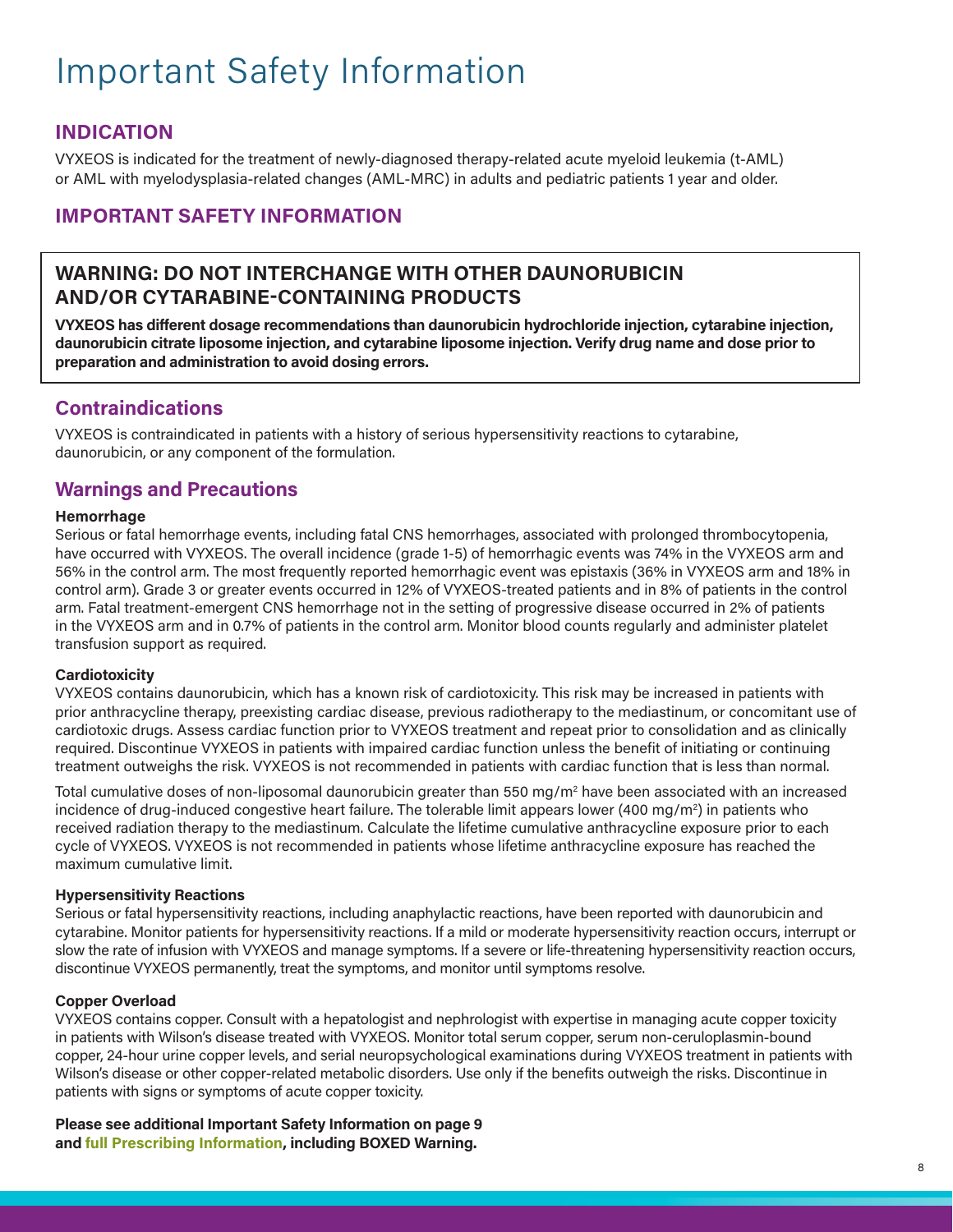## **Warnings and Precautions, continued**

#### **Tissue Necrosis**

Daunorubicin has been associated with severe local tissue necrosis at the site of drug extravasation. Administer VYXEOS by the intravenous route only. Confirm patency of intravenous access before administration. Do not administer by intramuscular or subcutaneous route.

#### **Embryo-Fetal Toxicity**

VYXEOS can cause embryo-fetal harm when administered to a pregnant woman. Patients should avoid becoming pregnant while taking VYXEOS. If VYXEOS is used during pregnancy or if the patient becomes pregnant while taking VYXEOS, apprise the patient of the potential risk to a fetus. Advise females and males of reproductive potential to use effective contraception during treatment and for 6 months following the last dose of VYXEOS.

#### **MOST COMMON ADVERSE REACTIONS**

The most common adverse reactions (incidence ≥25%) were hemorrhagic events (74%), febrile neutropenia (70%), rash (56%), edema (55%), nausea (49%), mucositis (48%), diarrhea (48%), constipation (42%), musculoskeletal pain (43%), fatigue (39%), abdominal pain (36%), dyspnea (36%), headache (35%), cough (35%), decreased appetite (33%), arrhythmia (31%), pneumonia (31%), bacteremia (29%), chills (27%), sleep disorders (26%), and vomiting (25%).

#### **Please see full Prescribing Information, including BOXED Warning.**

References: 1. Referenced with permission from the NCCN Clinical Practice Guidelines in Oncology (NCCN Guidelines®) for Acute Myeloid Leukemia V.3.2021. © National Comprehensive Cancer Network, Inc. 2021. All rights reserved. Accessed March 2, 2021. To view the most recent and complete version of the guideline, go online to NCCN.org. **2.** VYXEOS [package insert]. Palo Alto, CA: Jazz Pharmaceuticals. **3.** Kolitz JE, Strickland SA, Cortes JE, et al. Consolidation outcomes in CPX-351 versus cytarabine/daunorubicin-treated older patients with high-risk/secondary acute myeloid leukemia. *Leuk Lymphoma.* 2020;61(3):631-640. **4.** Kolitz JE, Strickland SA, Cortes JE, et al. Efficacy by consolidation administration site: subgroup analysis of a phase 3 study of CPX-351 versus 7+3 in older adults with newly diagnosed, high-risk acute myeloid leukemia (AML). Poster presented at: American Society of Clinical Oncology Annual Meeting; June 2-6, 2017; Chicago, IL. **5.** Aw A, Sabloff M, Sheppard D, et al. Evaluation of an outpatient model for treatment of acute myeloid leukemia. *J Hematol*. 2016;5(1):1-7. **6.** Vaughn JE, Othus M, Powell MA, et al. Resource utilization and safety of outpatient management following intensive induction or salvage chemotherapy for acute myeloid leukemia or myelodysplastic syndrome: a nonrandomized clinical comparative analysis. *JAMA Oncol.* 2015;1(8):1120-1127. **7.** Kasner MT. Outpatient administration of liposomal daunorubicin and cytarabine (Vyxeos) in patients with secondary acute myeloid leukemia. *Clin Adv Hematol Oncol.* 2019;17(11):604-606. **8.** Kubal TE, Salamanca C, Komrokji RS, et al. Safety and feasibility of outpatient induction chemotherapy with CPX-351 in selected older patients with newly diagnosed AML. *J Clin Oncol.* 2018;36(15)(suppl):e19013. **9.** Deutsch YE, Presutto JT, Brahim A, et al. Safety and feasibility of outpatient liposomal daunorubicin and cytarabine (Vyxeos) induction and management in patients with secondary AML. *Blood.* 2018:132(suppl 1):3559.